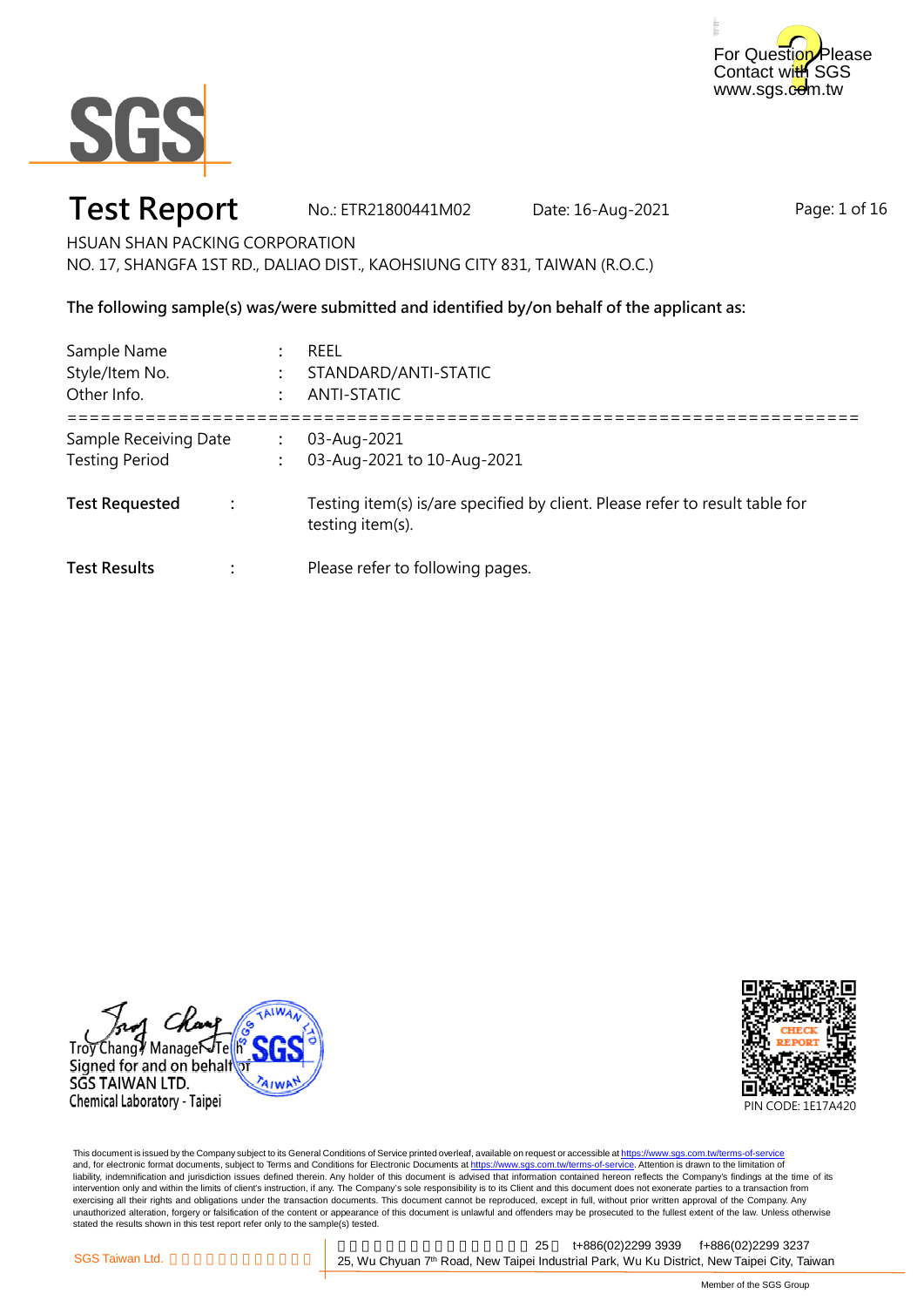

# **Test Report** Mo.: ETR21800441M02 Date: 16-Aug-2021 Page: 2 of 16

HSUAN SHAN PACKING CORPORATION

NO. 17, SHANGFA 1ST RD., DALIAO DIST., KAOHSIUNG CITY 831, TAIWAN (R.O.C.)

#### **Test Part Description**

No.1 **:** WHITE PLASTIC

**Test Result(s)**

| Test Item(s)                         | Method                               | Unit  | <b>MDL</b>     | Result |
|--------------------------------------|--------------------------------------|-------|----------------|--------|
|                                      |                                      |       |                | No.1   |
| Cadmium (Cd) (CAS No.: 7440-43-9)    | With reference to IEC 62321-5: 2013, | mg/kg | $\overline{2}$ | n.d.   |
|                                      | analysis was performed by ICP-OES.   |       |                |        |
| Lead (Pb) (CAS No.: 7439-92-1)       | With reference to IEC 62321-5: 2013, | mg/kg | $\overline{2}$ | n.d.   |
|                                      | analysis was performed by ICP-OES.   |       |                |        |
| Mercury (Hg) (CAS No.: 7439-97-6)    | With reference to IEC 62321-4: 2013+ | mg/kg | $\overline{2}$ | n.d.   |
|                                      | AMD1: 2017, analysis was performed   |       |                |        |
|                                      | by ICP-OES.                          |       |                |        |
| Hexavalent Chromium Cr(VI) (CAS No.: | With reference to IEC 62321-7-2:     | mg/kg | $\overline{8}$ | n.d.   |
| 18540-29-9)                          | 2017, analysis was performed by UV-  |       |                |        |
|                                      | VIS.                                 |       |                |        |
| Monobromobiphenyl                    |                                      | mg/kg | 5              | n.d.   |
| Dibromobiphenyl                      |                                      | mg/kg | 5              | n.d.   |
| Tribromobiphenyl                     |                                      | mg/kg | $\overline{5}$ | n.d.   |
| Tetrabromobiphenyl                   |                                      | mg/kg | $\overline{5}$ | n.d.   |
| Pentabromobiphenyl                   |                                      | mg/kg | $\overline{5}$ | n.d.   |
| Hexabromobiphenyl                    |                                      | mg/kg | $\overline{5}$ | n.d.   |
| Heptabromobiphenyl                   |                                      | mg/kg | $\overline{5}$ | n.d.   |
| Octabromobiphenyl                    |                                      | mg/kg | $\overline{5}$ | n.d.   |
| Nonabromobiphenyl                    |                                      | mg/kg | $\overline{5}$ | n.d.   |
| Decabromobiphenyl                    |                                      | mg/kg | $\overline{5}$ | n.d.   |
| <b>Sum of PBBs</b>                   | With reference to IEC 62321-6: 2015, | mg/kg | $\overline{a}$ | n.d.   |
| Monobromodiphenyl ether              | analysis was performed by GC/MS.     | mg/kg | 5              | n.d.   |
| Dibromodiphenyl ether                |                                      | mg/kg | 5              | n.d.   |
| Tribromodiphenyl ether               |                                      | mg/kg | $\overline{5}$ | n.d.   |
| Tetrabromodiphenyl ether             |                                      | mg/kg | $\overline{5}$ | n.d.   |
| Pentabromodiphenyl ether             |                                      | mg/kg | $\overline{5}$ | n.d.   |
| Hexabromodiphenyl ether              |                                      | mg/kg | $\overline{5}$ | n.d.   |
| Heptabromodiphenyl ether             |                                      | mg/kg | $\overline{5}$ | n.d.   |
| Octabromodiphenyl ether              |                                      | mg/kg | $\overline{5}$ | n.d.   |
| Nonabromodiphenyl ether              |                                      | mg/kg | 5              | n.d.   |
| Decabromodiphenyl ether              |                                      | mg/kg | 5              | n.d.   |
| <b>Sum of PBDEs</b>                  |                                      | mg/kg |                | n.d.   |

This document is issued by the Company subject to its General Conditions of Service printed overleaf, available on request or accessible at <u>https://www.sgs.com.tw/terms-of-service</u><br>and, for electronic format documents, su liability, indemnification and jurisdiction issues defined therein. Any holder of this document is advised that information contained hereon reflects the Company's findings at the time of its liability, indemnification and intervention only and within the limits of client's instruction, if any. The Company's sole responsibility is to its Client and this document does not exonerate parties to a transaction from exercising all their rights and obligations under the transaction documents. This document cannot be reproduced, except in full, without prior written approval of the Company. Any<br>unauthorized alteration, forgery or falsif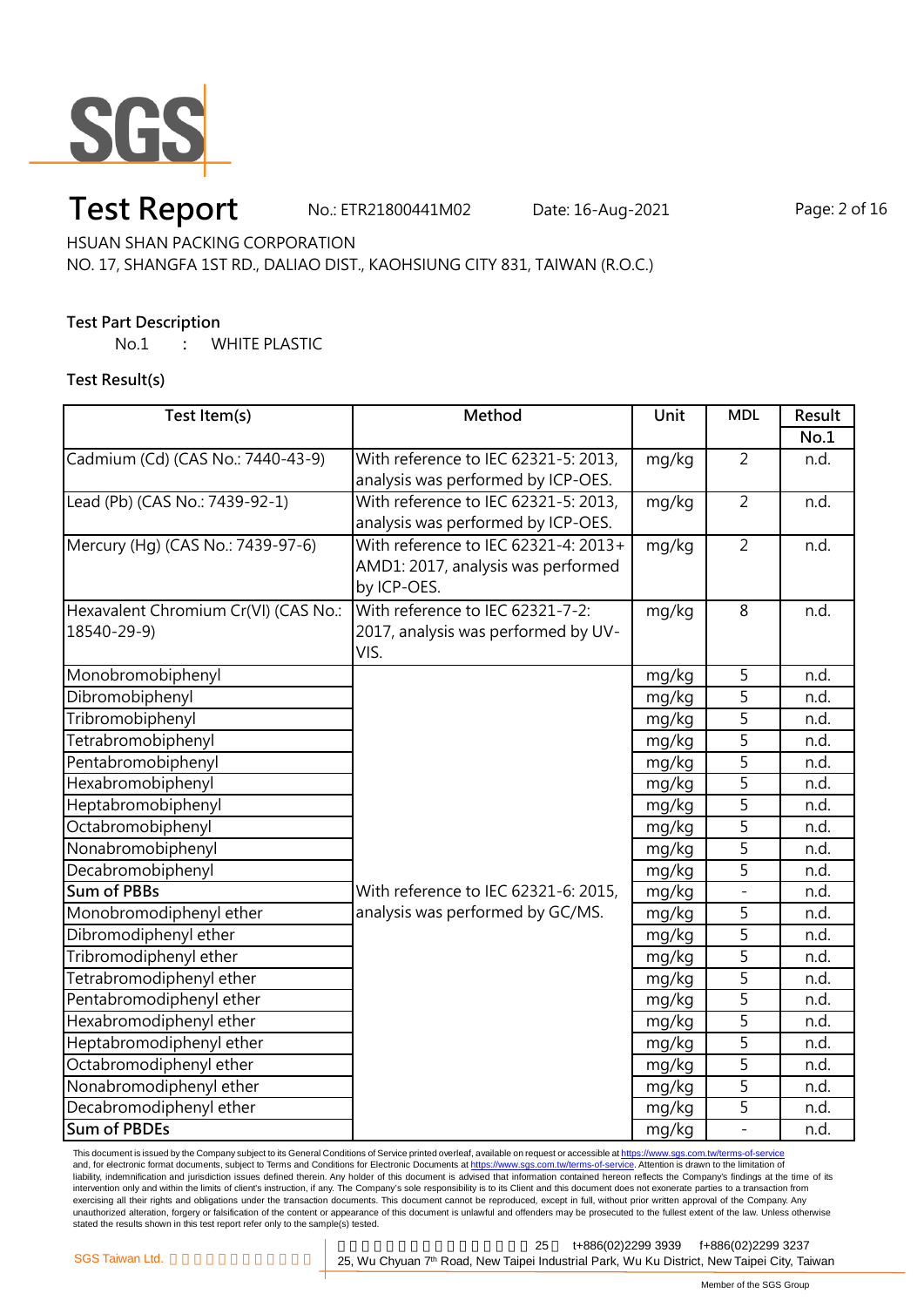

# **Test Report** Mo.: ETR21800441M02 Date: 16-Aug-2021 Page: 3 of 16

HSUAN SHAN PACKING CORPORATION

NO. 17, SHANGFA 1ST RD., DALIAO DIST., KAOHSIUNG CITY 831, TAIWAN (R.O.C.)

| Test Item(s)                                               | Method                                                                | Unit  | <b>MDL</b> | Result   |
|------------------------------------------------------------|-----------------------------------------------------------------------|-------|------------|----------|
|                                                            |                                                                       |       |            | No.1     |
| Butyl benzyl phthalate (BBP) (CAS No.:                     | With reference to IEC 62321-8: 2017,                                  | mg/kg | 50         | n.d.     |
| $85 - 68 - 7$                                              | analysis was performed by GC/MS.                                      |       |            |          |
| Dibutyl phthalate (DBP) (CAS No.: 84-                      | With reference to IEC 62321-8: 2017,                                  | mg/kg | 50         | n.d.     |
| $74-2)$                                                    | analysis was performed by GC/MS.                                      |       |            |          |
| Di-(2-ethylhexyl) phthalate (DEHP)                         | With reference to IEC 62321-8: 2017,                                  | mg/kg | 50         | n.d.     |
| (CAS No.: 117-81-7)                                        | analysis was performed by GC/MS.                                      |       |            |          |
| Diisobutyl phthalate (DIBP) (CAS No.:                      | With reference to IEC 62321-8: 2017,                                  | mg/kg | 50         | n.d.     |
| $84 - 69 - 5$                                              | analysis was performed by GC/MS.                                      |       |            |          |
| Diisodecyl phthalate (DIDP) (CAS No.:                      | With reference to IEC 62321-8: 2017,                                  | mg/kg | 50         | n.d.     |
| 26761-40-0, 68515-49-1)                                    | analysis was performed by GC/MS.                                      |       |            |          |
| Diisononyl phthalate (DINP) (CAS No.:                      | With reference to IEC 62321-8: 2017,                                  | mg/kg | 50         | n.d.     |
| 28553-12-0, 68515-48-0)                                    | analysis was performed by GC/MS.                                      |       |            |          |
| Di-n-octyl phthalate (DNOP) (CAS No.:                      | With reference to IEC 62321-8: 2017,                                  | mg/kg | 50         | n.d.     |
| $117 - 84 - 0$                                             | analysis was performed by GC/MS.                                      |       |            |          |
| Hexabromocyclododecane (HBCDD)                             | With reference to IEC 62321: 2008,                                    | mg/kg | 5          | n.d.     |
| and all major diastereoisomers                             | analysis was performed by GC/MS.                                      |       |            |          |
| identified ( $\alpha$ - HBCDD, $\beta$ - HBCDD, $\gamma$ - |                                                                       |       |            |          |
| HBCDD) (CAS No.: 25637-99-4, 3194-                         |                                                                       |       |            |          |
| 55-6 (134237-51-7, 134237-50-6,                            |                                                                       |       |            |          |
| 134237-52-8))                                              |                                                                       |       |            |          |
| Fluorine (F) (CAS No.: 14762-94-8)                         |                                                                       | mg/kg | 50         | n.d.     |
| Chlorine (Cl) (CAS No.: 22537-15-1)                        | With reference to BS EN 14582: 2016,<br>analysis was performed by IC. | mg/kg | 50         | n.d.     |
| Bromine (Br) (CAS No.: 10097-32-2)                         |                                                                       | mg/kg | 50         | n.d.     |
| Iodine (I) (CAS No.: 14362-44-8)                           |                                                                       | mg/kg | 50         | n.d.     |
| PFOS and its salts (CAS No.: 1763-23-1                     |                                                                       | mg/kg | 0.01       | n.d.     |
| and its salts)                                             | With reference to CEN/TS 15968:<br>2010, analysis was performed by    |       |            |          |
| PFOA and its salts (CAS No.: 335-67-1                      | LC/MS/MS.                                                             | mg/kg | 0.01       | n.d.     |
| and its salts)                                             |                                                                       |       |            |          |
| Polyvinyl chloride (PVC)                                   | With reference to ASTM E1252: 2013,                                   | $***$ |            | Negative |
|                                                            | analysis was performed by FT-IR and                                   |       |            |          |
|                                                            | Flame Test.                                                           |       |            |          |
| Dimethyl fumarate (DMFu) (CAS No.:                         | With reference to US EPA 3550C:                                       | mg/kg | 0.1        | n.d.     |
| $624 - 49 - 7$                                             | 2007, analysis was performed by                                       |       |            |          |
|                                                            | GC/MS.                                                                |       |            |          |
| Formaldehyde (CAS No.: 50-00-0)                            | With reference to ISO 17226-1: 2021,                                  | mg/kg | 3          | n.d.     |
|                                                            | analysis was performed by LC/DAD.                                     |       |            |          |

This document is issued by the Company subject to its General Conditions of Service printed overleaf, available on request or accessible at <u>https://www.sgs.com.tw/terms-of-service</u><br>and, for electronic format documents, su liability, indemnification and jurisdiction issues defined therein. Any holder of this document is advised that information contained hereon reflects the Company's findings at the time of its liability, indemnification and intervention only and within the limits of client's instruction, if any. The Company's sole responsibility is to its Client and this document does not exonerate parties to a transaction from exercising all their rights and obligations under the transaction documents. This document cannot be reproduced, except in full, without prior written approval of the Company. Any<br>unauthorized alteration, forgery or falsif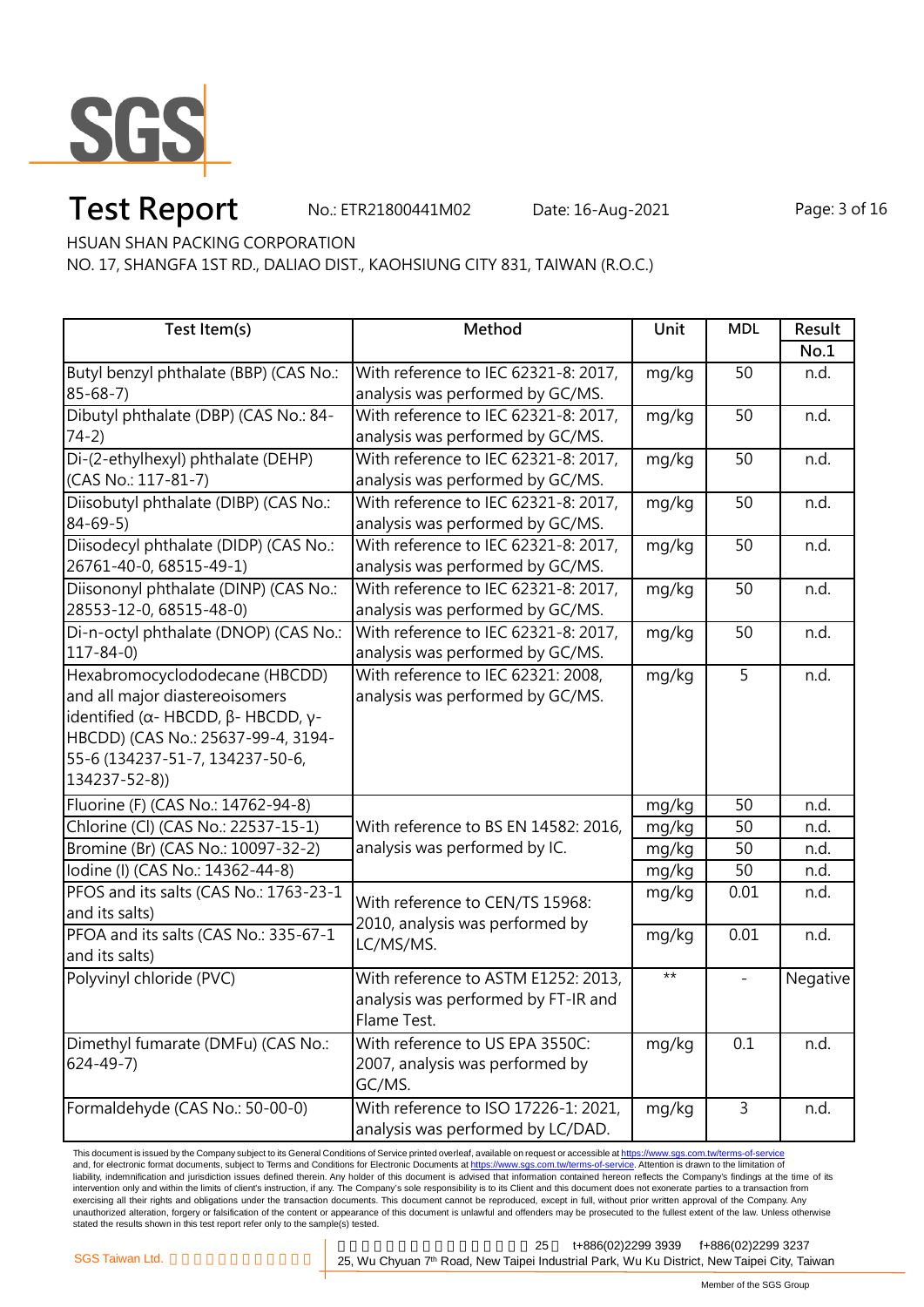

# **Test Report** Mo.: ETR21800441M02 Date: 16-Aug-2021 Page: 4 of 16

HSUAN SHAN PACKING CORPORATION

NO. 17, SHANGFA 1ST RD., DALIAO DIST., KAOHSIUNG CITY 831, TAIWAN (R.O.C.)

| Test Item(s)                        | Method                               | Unit  | <b>MDL</b>     | Result   |
|-------------------------------------|--------------------------------------|-------|----------------|----------|
|                                     |                                      |       |                | No.1     |
| Asbestos                            |                                      |       |                |          |
| Actinolite (CAS No.: 77536-66-4)    | With reference to EPA 600/R-93/116:  | %     |                | Negative |
| Amosite (CAS No.: 12172-73-5)       | 1993, analysis was performed by      | %     |                | Negative |
| Anthophyllite (CAS No.: 77536-67-5) | Stereo Microscope (SM), Dispersion   | %     |                | Negative |
| Chrysotile (CAS No.: 12001-29-5)    | Staining Polarized Light Microscope  | %     |                | Negative |
| Crocidolite (CAS No.: 12001-28-4)   | (DS-PLM) and X-ray Diffraction       | %     |                | Negative |
| Tremolite (CAS No.: 77536-68-6)     | Spectrometer (XRD).                  | %     |                | Negative |
| Arsenic (As) (CAS No.: 7440-38-2)   | With reference to US EPA 3052: 1996, | mg/kg | $\mathfrak{D}$ | n.d.     |
|                                     | analysis was performed by ICP-OES.   |       |                |          |
| Beryllium (Be) (CAS No.: 7440-41-7) | With reference to US EPA 3052: 1996, | mg/kg | $\mathcal{P}$  | n.d.     |
|                                     | analysis was performed by ICP-OES.   |       |                |          |
| Antimony (Sb) (CAS No.: 7440-36-0)  | With reference to US EPA 3052: 1996, | mg/kg | $\overline{2}$ | n.d.     |
|                                     | analysis was performed by ICP-OES.   |       |                |          |

**Note:**

- 1. mg/kg = ppm;0.1wt% = 1000ppm
- 2. MDL = Method Detection Limit
- 3. n.d. = Not Detected ( Less than MDL)
- 4. "-" = Not Regulated
- 5. \*\*= Qualitative analysis (No Unit)
- 6. Negative = Undetectable ; Positive = Detectable
- 7. Testing range of asbestos qualitative analysis is from less than 0.1% to 100%. The judgment criterion: asbestos fibers being found is shown as "Positive"; asbestos fibers not being found is shown as "Negative".
- 8. PFOS and its salts including : CAS No.: 29081-56-9, 2795-39-3, 29457-72-5, 70225-14-8, 56773-42-3, 251099-16-8, 307-35-7.
- 9. PFOA and its salts including : CAS No.: 3825-26-1, 335-95-5, 2395-00-8, 335-93-3, 335-66-0.
- 10. This is the additional test report of ETR21800441.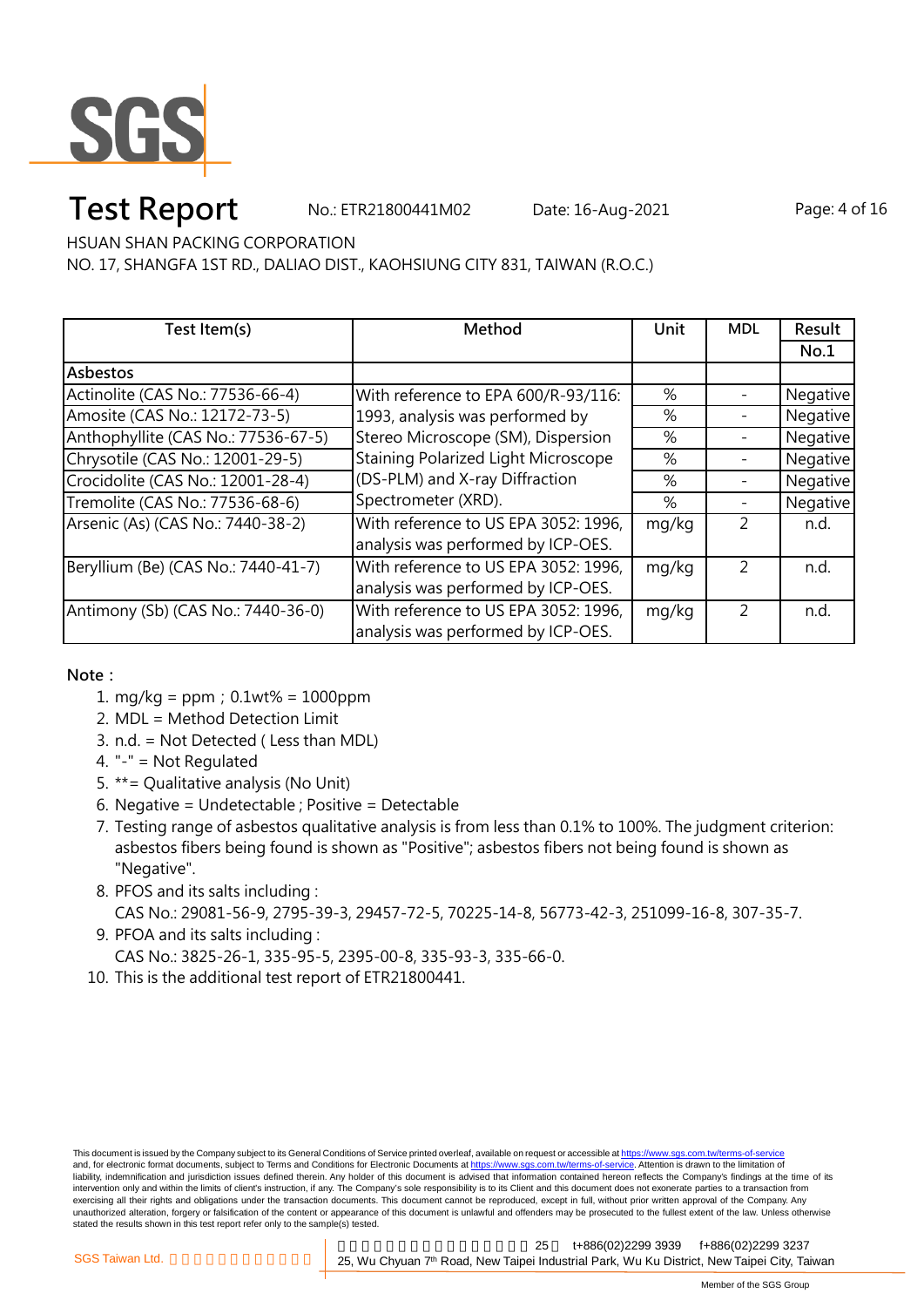

### **Test Report** Mo.: ETR21800441M02 Date: 16-Aug-2021 Page: 5 of 16

HSUAN SHAN PACKING CORPORATION

NO. 17, SHANGFA 1ST RD., DALIAO DIST., KAOHSIUNG CITY 831, TAIWAN (R.O.C.)

#### **Analytical flow chart of Heavy Metal**

These samples were dissolved totally by pre-conditioning method according to below flow chart.

Cutting、Preparation Sample Measurement Acid digestion with microwave / hotplate **Pb/Cd/Hg** Filtration Solution Residue (1) Alkali fusion (2) HCl to dissolve ICP-OES **Cr6+** Non-metal | Metal Dissolving by ultrasonication Digesting at 150~160℃ **ABS / PC / PVC Others** Boiling water extraction Cool, filter digestate through filter Add diphenylcarbazide for color development Measure the absorbance at 540 nm by UV-VIS Separating to get aqueous phase Digesting at 60℃ by ltrasonication pH adjustment Add diphenyl-carbazide for color development Measure the absorbance at 540 nm by UV-VIS

(Cr6+ test method excluded)

This document is issued by the Company subject to its General Conditions of Service printed overleaf, available on request or accessible at <u>https://www.sgs.com.tw/terms-of-service</u><br>and, for electronic format documents, su liability, indemnification and jurisdiction issues defined therein. Any holder of this document is advised that information contained hereon reflects the Company's findings at the time of its liability, indemnification and intervention only and within the limits of client's instruction, if any. The Company's sole responsibility is to its Client and this document does not exonerate parties to a transaction from exercising all their rights and obligations under the transaction documents. This document cannot be reproduced, except in full, without prior written approval of the Company. Any<br>unauthorized alteration, forgery or falsif stated the results shown in this test report refer only to the sample(s) tested.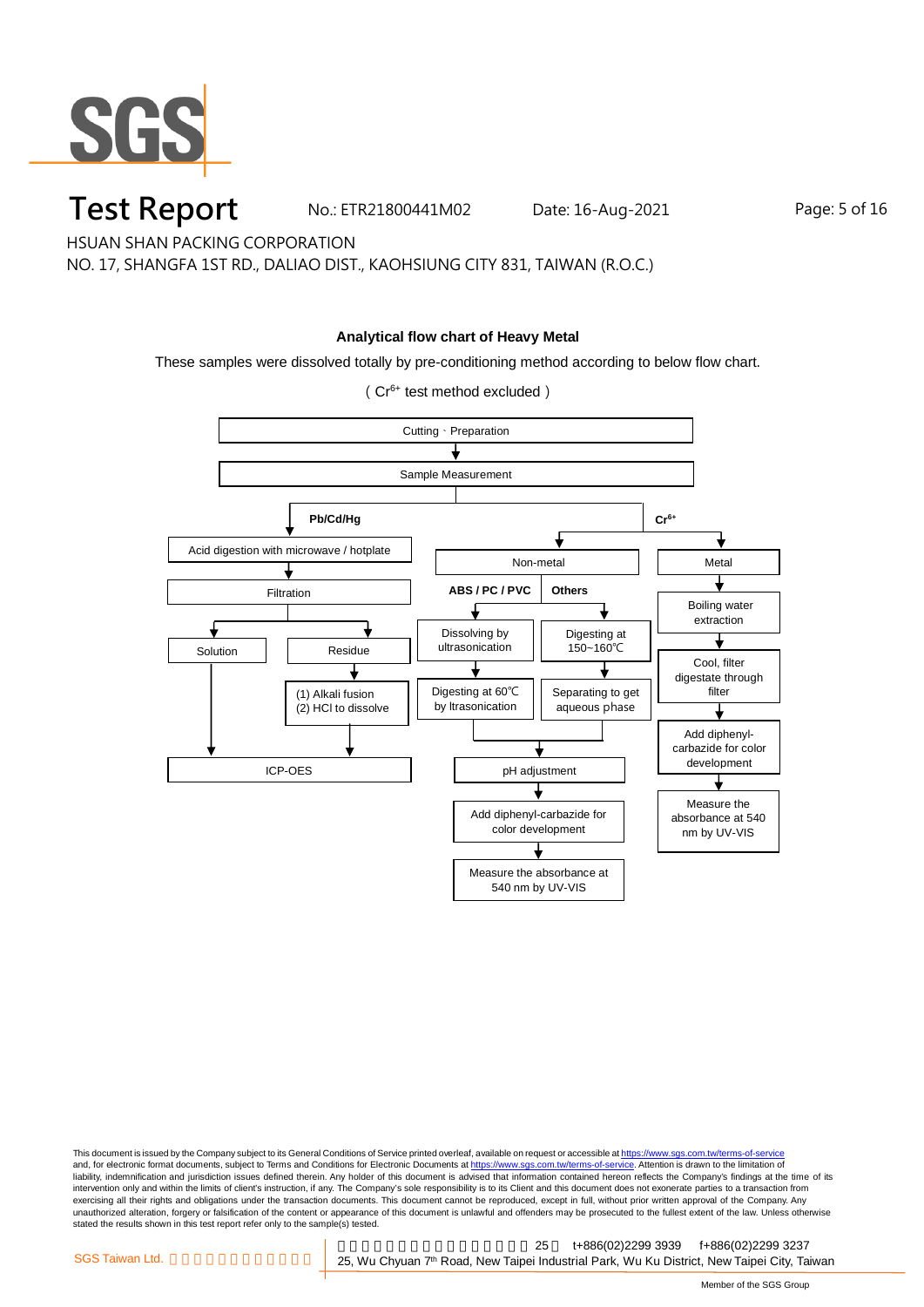

## **Test Report** Mo.: ETR21800441M02 Date: 16-Aug-2021 Page: 6 of 16

HSUAN SHAN PACKING CORPORATION

NO. 17, SHANGFA 1ST RD., DALIAO DIST., KAOHSIUNG CITY 831, TAIWAN (R.O.C.)



This document is issued by the Company subject to its General Conditions of Service printed overleaf, available on request or accessible at <u>https://www.sgs.com.tw/terms-of-service</u><br>and, for electronic format documents, su liability, indemnification and jurisdiction issues defined therein. Any holder of this document is advised that information contained hereon reflects the Company's findings at the time of its liability, indemnification and intervention only and within the limits of client's instruction, if any. The Company's sole responsibility is to its Client and this document does not exonerate parties to a transaction from exercising all their rights and obligations under the transaction documents. This document cannot be reproduced, except in full, without prior written approval of the Company. Any<br>unauthorized alteration, forgery or falsif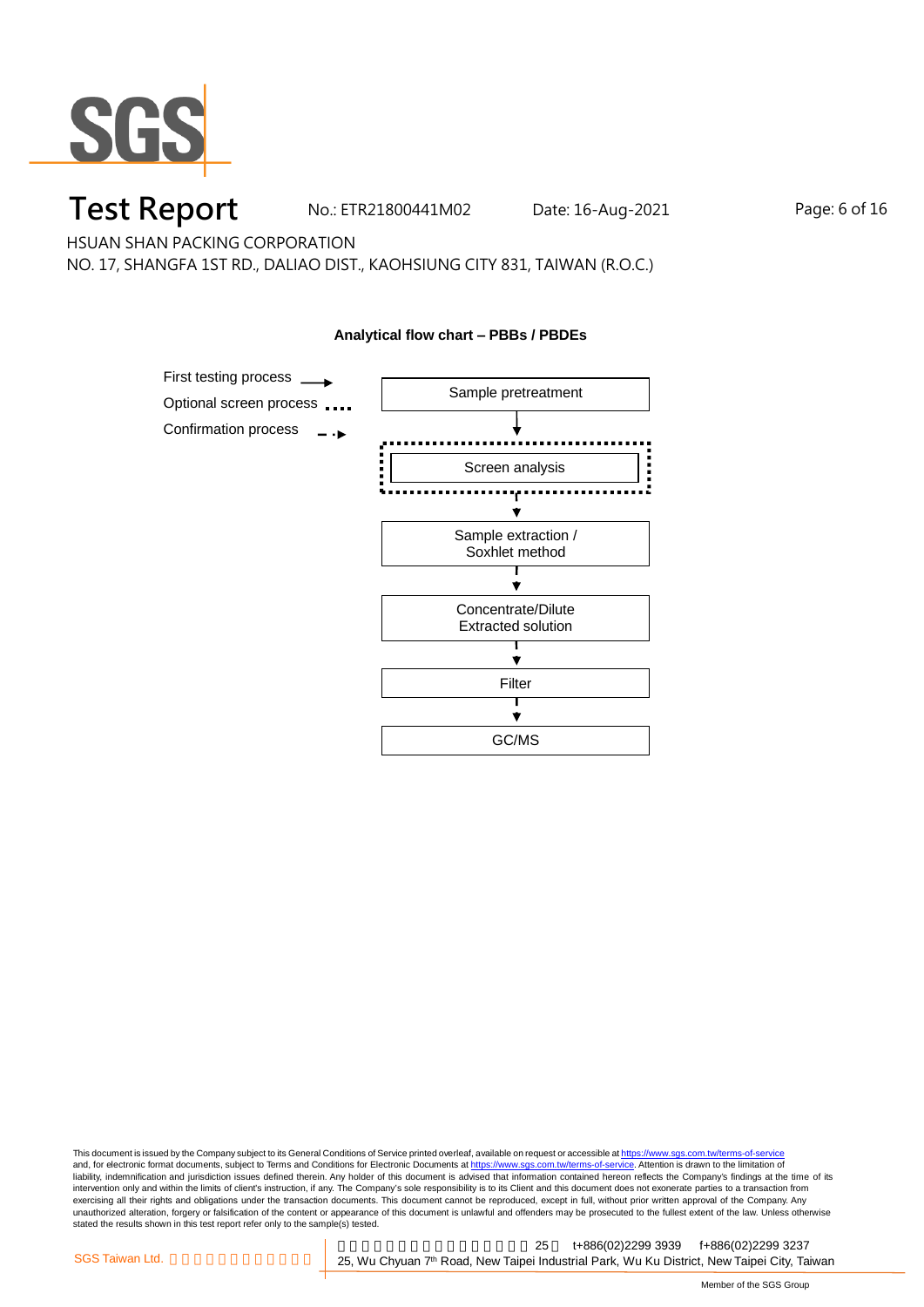

## **Test Report** Mo.: ETR21800441M02 Date: 16-Aug-2021 Page: 7 of 16

HSUAN SHAN PACKING CORPORATION

NO. 17, SHANGFA 1ST RD., DALIAO DIST., KAOHSIUNG CITY 831, TAIWAN (R.O.C.)

#### **Analytical flow chart - Phthalate**

#### 【**Test method: IEC 62321-8**】



This document is issued by the Company subject to its General Conditions of Service printed overleaf, available on request or accessible at <u>https://www.sgs.com.tw/terms-of-service</u><br>and, for electronic format documents, su liability, indemnification and jurisdiction issues defined therein. Any holder of this document is advised that information contained hereon reflects the Company's findings at the time of its liability, indemnification and intervention only and within the limits of client's instruction, if any. The Company's sole responsibility is to its Client and this document does not exonerate parties to a transaction from exercising all their rights and obligations under the transaction documents. This document cannot be reproduced, except in full, without prior written approval of the Company. Any<br>unauthorized alteration, forgery or falsif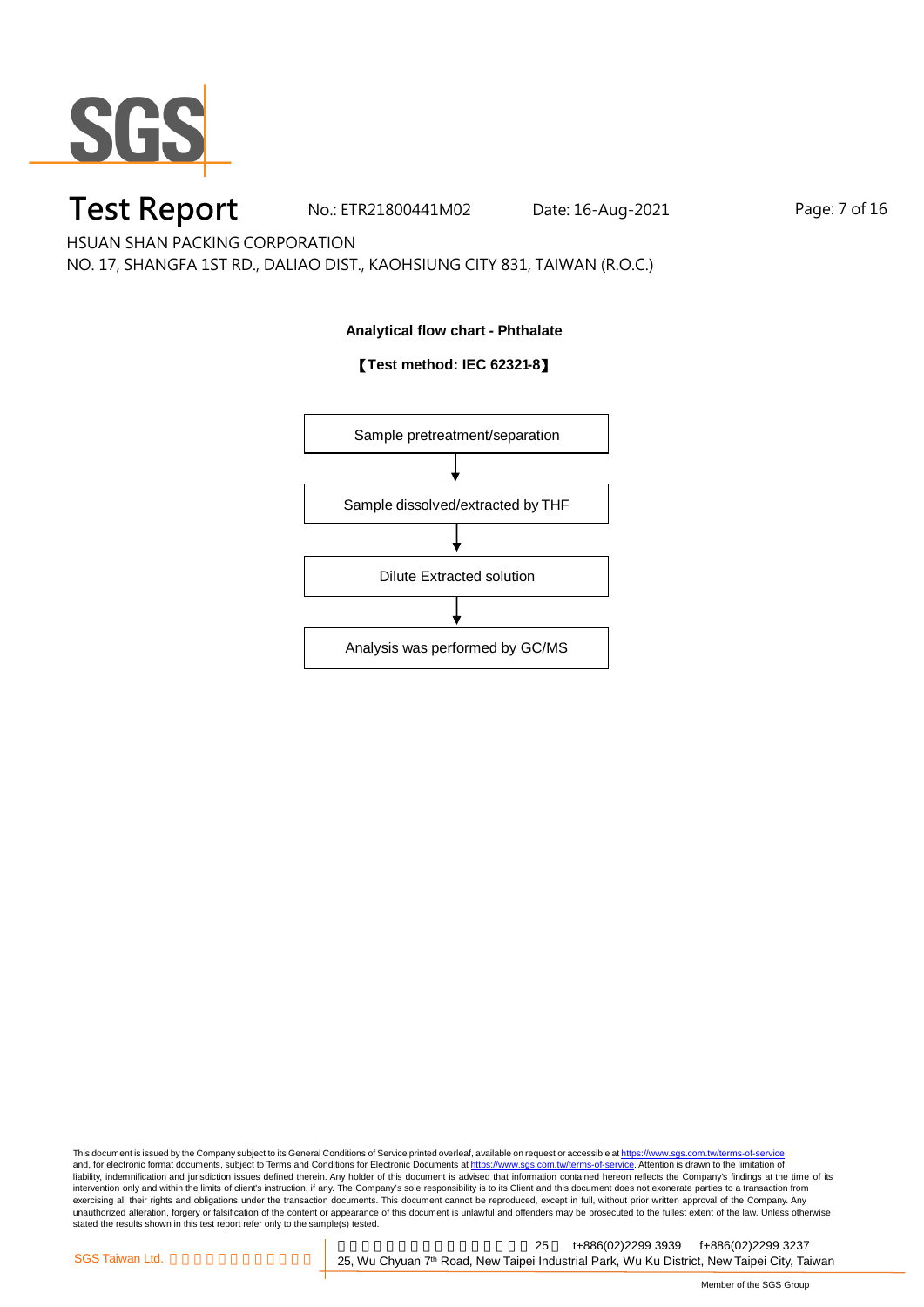

## **Test Report** Mo.: ETR21800441M02 Date: 16-Aug-2021 Page: 8 of 16

HSUAN SHAN PACKING CORPORATION

NO. 17, SHANGFA 1ST RD., DALIAO DIST., KAOHSIUNG CITY 831, TAIWAN (R.O.C.)

#### **Analytical flow chart - HBCDD**



This document is issued by the Company subject to its General Conditions of Service printed overleaf, available on request or accessible at <u>https://www.sgs.com.tw/terms-of-service</u><br>and, for electronic format documents, su liability, indemnification and jurisdiction issues defined therein. Any holder of this document is advised that information contained hereon reflects the Company's findings at the time of its liability, indemnification and intervention only and within the limits of client's instruction, if any. The Company's sole responsibility is to its Client and this document does not exonerate parties to a transaction from exercising all their rights and obligations under the transaction documents. This document cannot be reproduced, except in full, without prior written approval of the Company. Any<br>unauthorized alteration, forgery or falsif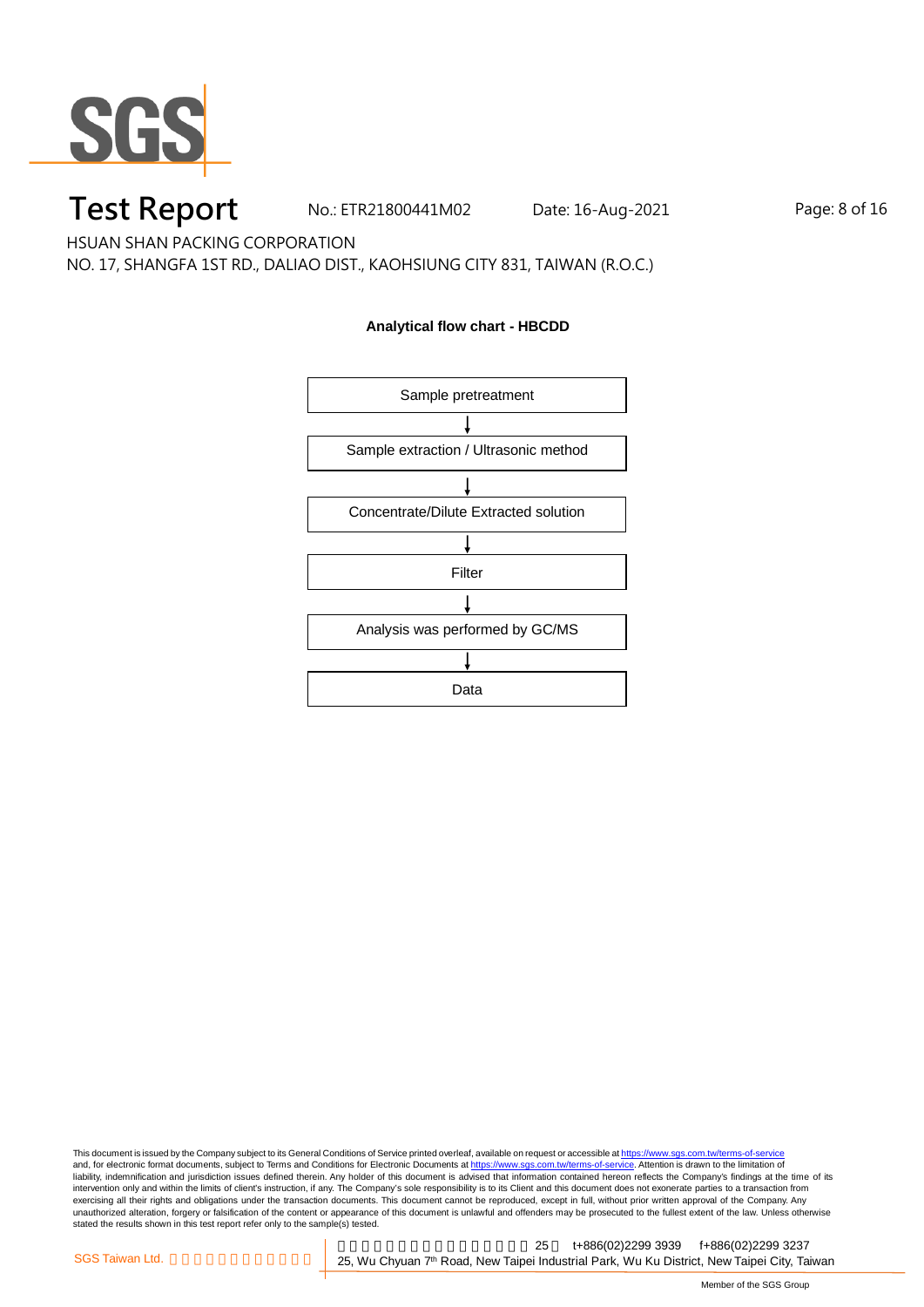

## **Test Report** Mo.: ETR21800441M02 Date: 16-Aug-2021 Page: 9 of 16

HSUAN SHAN PACKING CORPORATION

NO. 17, SHANGFA 1ST RD., DALIAO DIST., KAOHSIUNG CITY 831, TAIWAN (R.O.C.)



#### **Analytical flow chart - Halogen**

This document is issued by the Company subject to its General Conditions of Service printed overleaf, available on request or accessible at <u>https://www.sgs.com.tw/terms-of-service</u><br>and, for electronic format documents, su liability, indemnification and jurisdiction issues defined therein. Any holder of this document is advised that information contained hereon reflects the Company's findings at the time of its liability, indemnification and intervention only and within the limits of client's instruction, if any. The Company's sole responsibility is to its Client and this document does not exonerate parties to a transaction from exercising all their rights and obligations under the transaction documents. This document cannot be reproduced, except in full, without prior written approval of the Company. Any<br>unauthorized alteration, forgery or falsif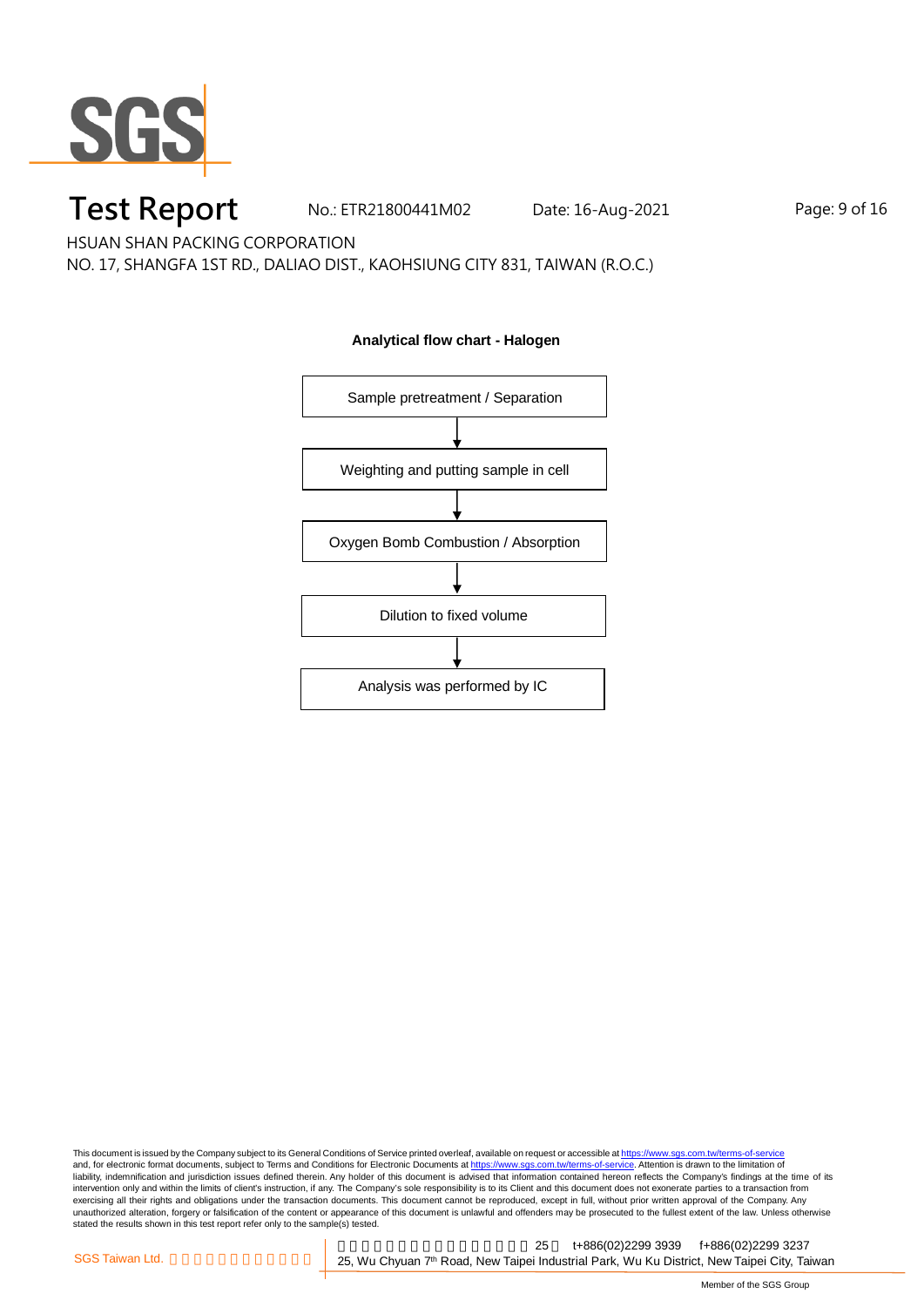

## **Test Report** Mo.: ETR21800441M02 Date: 16-Aug-2021 Page: 10 of 16

HSUAN SHAN PACKING CORPORATION

NO. 17, SHANGFA 1ST RD., DALIAO DIST., KAOHSIUNG CITY 831, TAIWAN (R.O.C.)

#### **Analytical flow chart – PFAS (including PFOA/PFOS/its related compound, etc.)**



This document is issued by the Company subject to its General Conditions of Service printed overleaf, available on request or accessible at <u>https://www.sgs.com.tw/terms-of-service</u><br>and, for electronic format documents, su liability, indemnification and jurisdiction issues defined therein. Any holder of this document is advised that information contained hereon reflects the Company's findings at the time of its intervention only and within the limits of client's instruction, if any. The Company's sole responsibility is to its Client and this document does not exonerate parties to a transaction from exercising all their rights and obligations under the transaction documents. This document cannot be reproduced, except in full, without prior written approval of the Company. Any<br>unauthorized alteration, forgery or falsif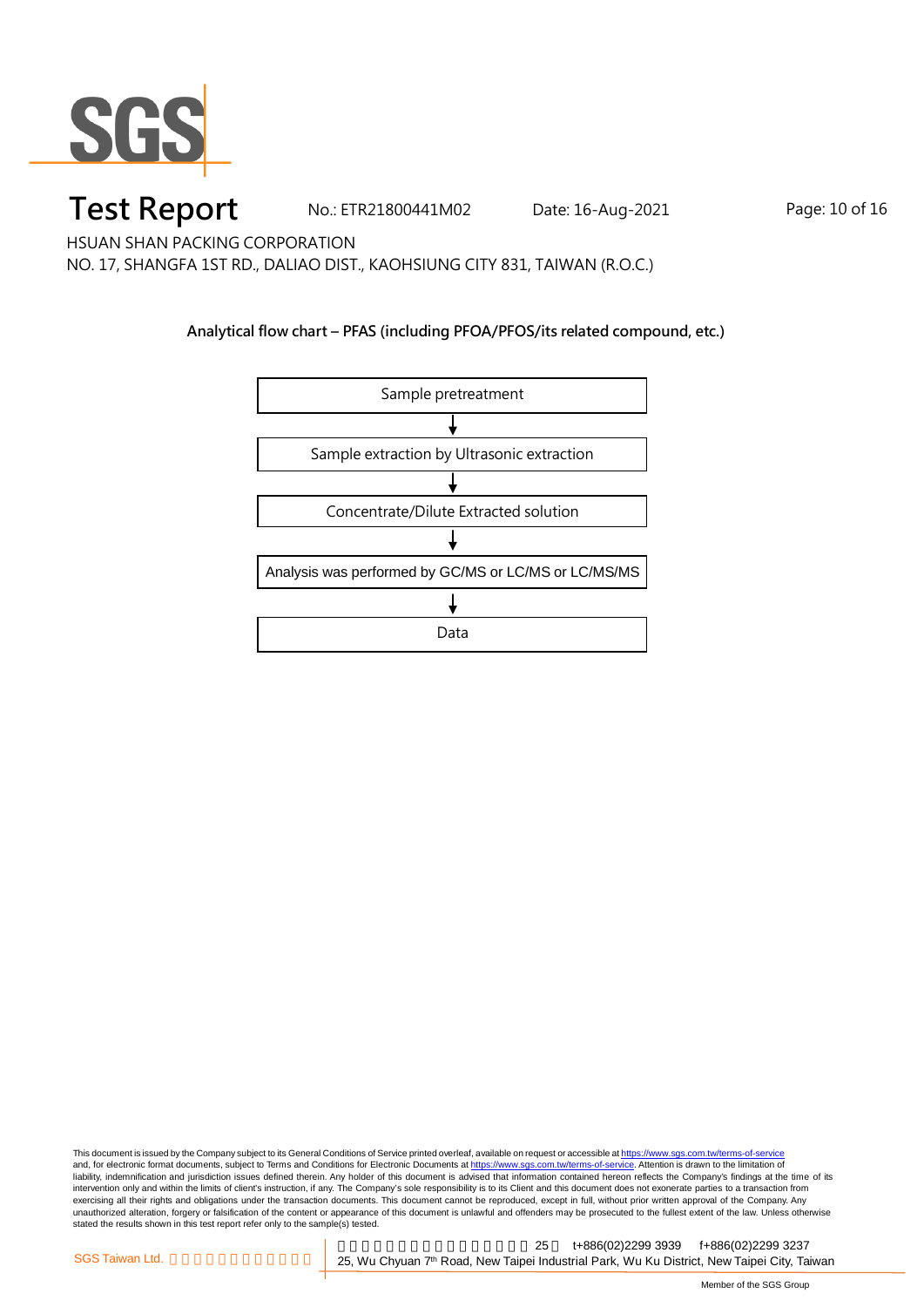

### **Test Report** Mo.: ETR21800441M02 Date: 16-Aug-2021 Page: 11 of 16

HSUAN SHAN PACKING CORPORATION

NO. 17, SHANGFA 1ST RD., DALIAO DIST., KAOHSIUNG CITY 831, TAIWAN (R.O.C.)

#### **Analysis flow chart - PVC**



This document is issued by the Company subject to its General Conditions of Service printed overleaf, available on request or accessible at <u>https://www.sgs.com.tw/terms-of-service</u><br>and, for electronic format documents, su liability, indemnification and jurisdiction issues defined therein. Any holder of this document is advised that information contained hereon reflects the Company's findings at the time of its liability, indemnification and intervention only and within the limits of client's instruction, if any. The Company's sole responsibility is to its Client and this document does not exonerate parties to a transaction from exercising all their rights and obligations under the transaction documents. This document cannot be reproduced, except in full, without prior written approval of the Company. Any<br>unauthorized alteration, forgery or falsif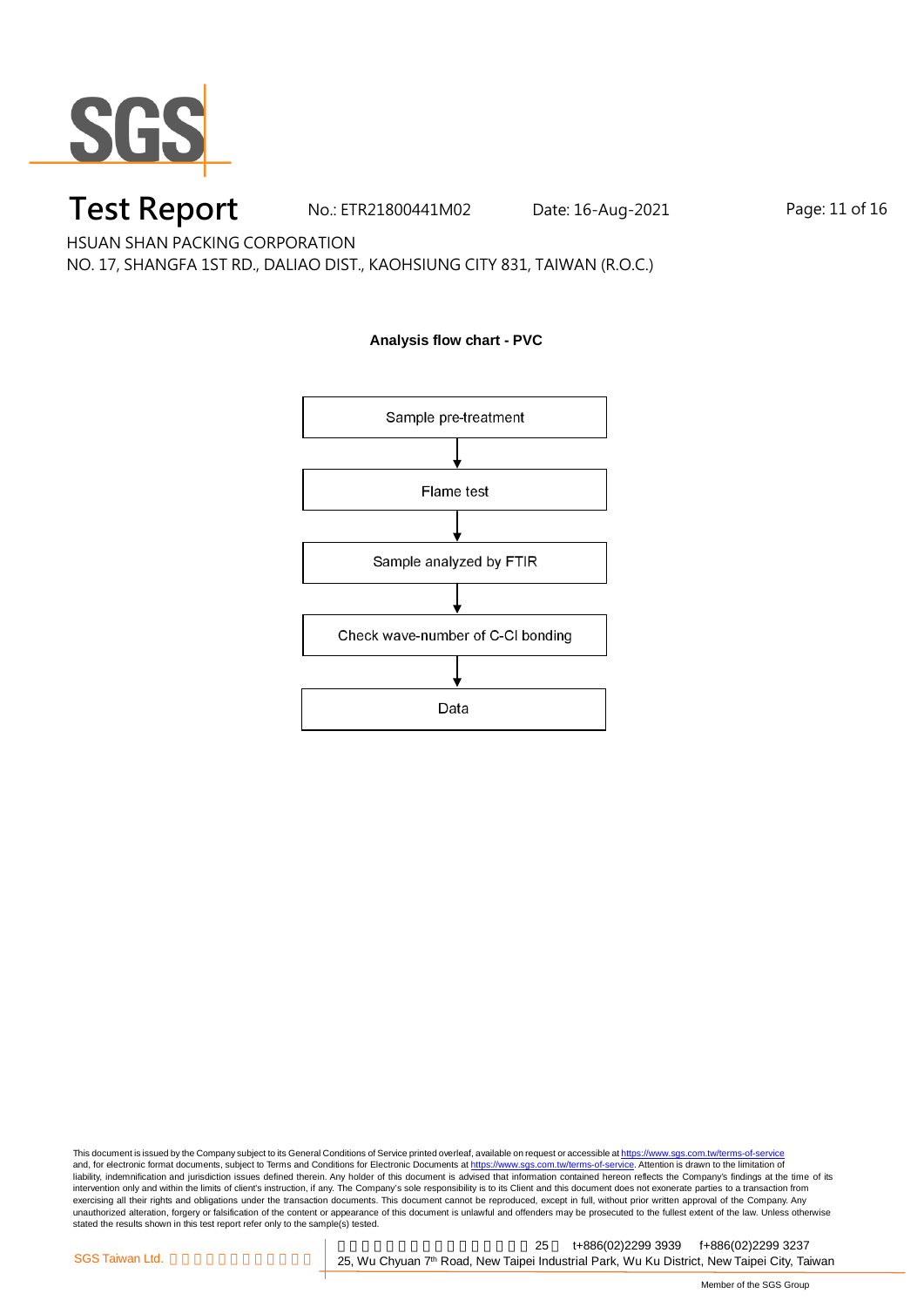

## **Test Report** Mo.: ETR21800441M02 Date: 16-Aug-2021 Page: 12 of 16

HSUAN SHAN PACKING CORPORATION

NO. 17, SHANGFA 1ST RD., DALIAO DIST., KAOHSIUNG CITY 831, TAIWAN (R.O.C.)

#### **Analytical flow chart - Dimethyl Fumarate**



This document is issued by the Company subject to its General Conditions of Service printed overleaf, available on request or accessible at <u>https://www.sgs.com.tw/terms-of-service</u><br>and, for electronic format documents, su liability, indemnification and jurisdiction issues defined therein. Any holder of this document is advised that information contained hereon reflects the Company's findings at the time of its liability, indemnification and intervention only and within the limits of client's instruction, if any. The Company's sole responsibility is to its Client and this document does not exonerate parties to a transaction from exercising all their rights and obligations under the transaction documents. This document cannot be reproduced, except in full, without prior written approval of the Company. Any<br>unauthorized alteration, forgery or falsif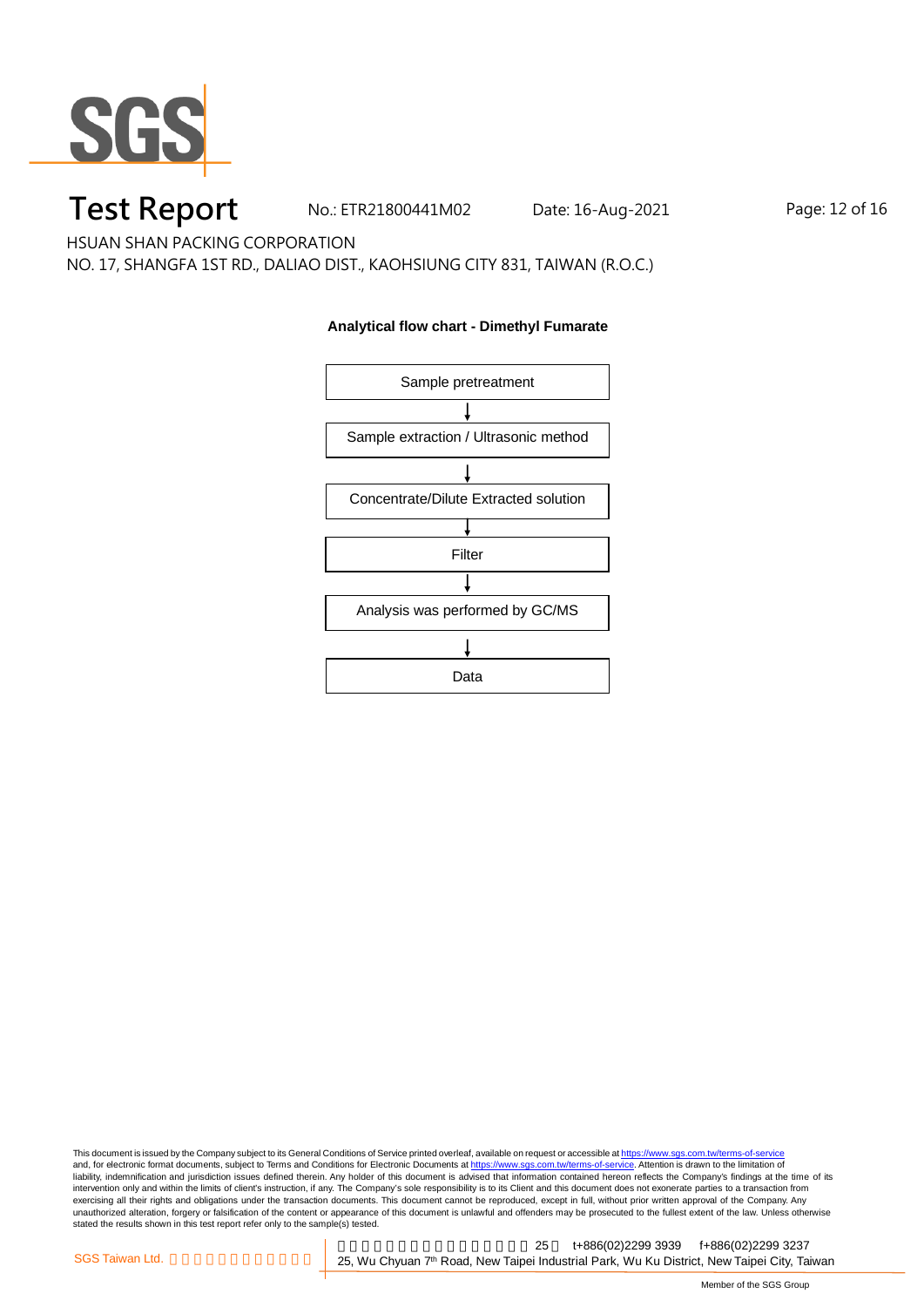

# **Test Report** Mo.: ETR21800441M02 Date: 16-Aug-2021 Page: 13 of 16

HSUAN SHAN PACKING CORPORATION

NO. 17, SHANGFA 1ST RD., DALIAO DIST., KAOHSIUNG CITY 831, TAIWAN (R.O.C.)

#### **Analytical flow chart - Formaldehyde**



This document is issued by the Company subject to its General Conditions of Service printed overleaf, available on request or accessible at <u>https://www.sgs.com.tw/terms-of-service</u><br>and, for electronic format documents, su liability, indemnification and jurisdiction issues defined therein. Any holder of this document is advised that information contained hereon reflects the Company's findings at the time of its liability, indemnification and intervention only and within the limits of client's instruction, if any. The Company's sole responsibility is to its Client and this document does not exonerate parties to a transaction from exercising all their rights and obligations under the transaction documents. This document cannot be reproduced, except in full, without prior written approval of the Company. Any<br>unauthorized alteration, forgery or falsif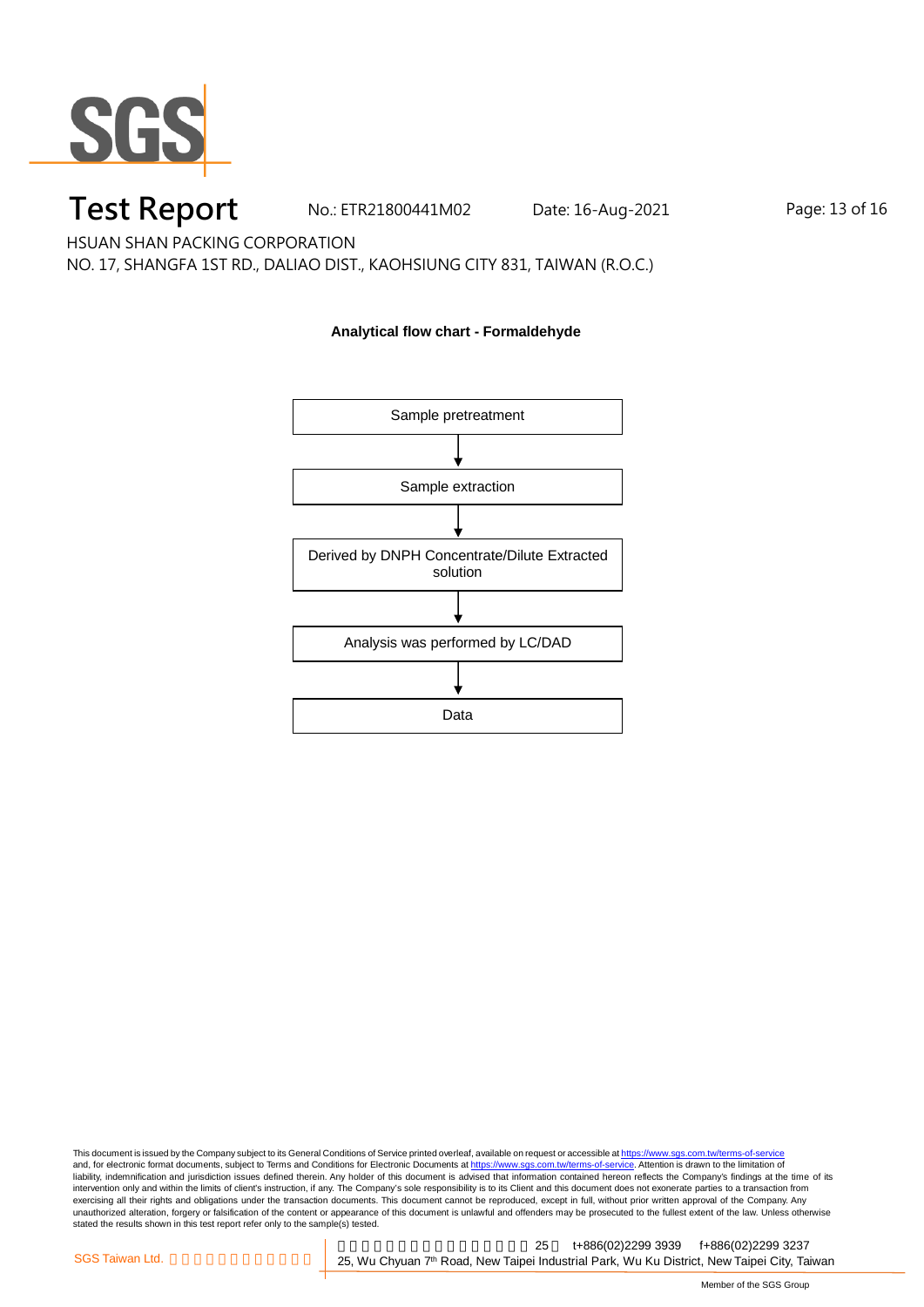

### **Test Report** No.: ETR21800441M02 Date: 16-Aug-2021 Page: 14 of 16

HSUAN SHAN PACKING CORPORATION

NO. 17, SHANGFA 1ST RD., DALIAO DIST., KAOHSIUNG CITY 831, TAIWAN (R.O.C.)

#### **Analysis flow chart for determination of Asbestos 【Reference method: EPA 600/R-93/116】**



This document is issued by the Company subject to its General Conditions of Service printed overleaf, available on request or accessible at <u>https://www.sgs.com.tw/terms-of-service</u><br>and, for electronic format documents, su liability, indemnification and jurisdiction issues defined therein. Any holder of this document is advised that information contained hereon reflects the Company's findings at the time of its intervention only and within the limits of client's instruction, if any. The Company's sole responsibility is to its Client and this document does not exonerate parties to a transaction from exercising all their rights and obligations under the transaction documents. This document cannot be reproduced, except in full, without prior written approval of the Company. Any<br>unauthorized alteration, forgery or falsif stated the results shown in this test report refer only to the sample(s) tested.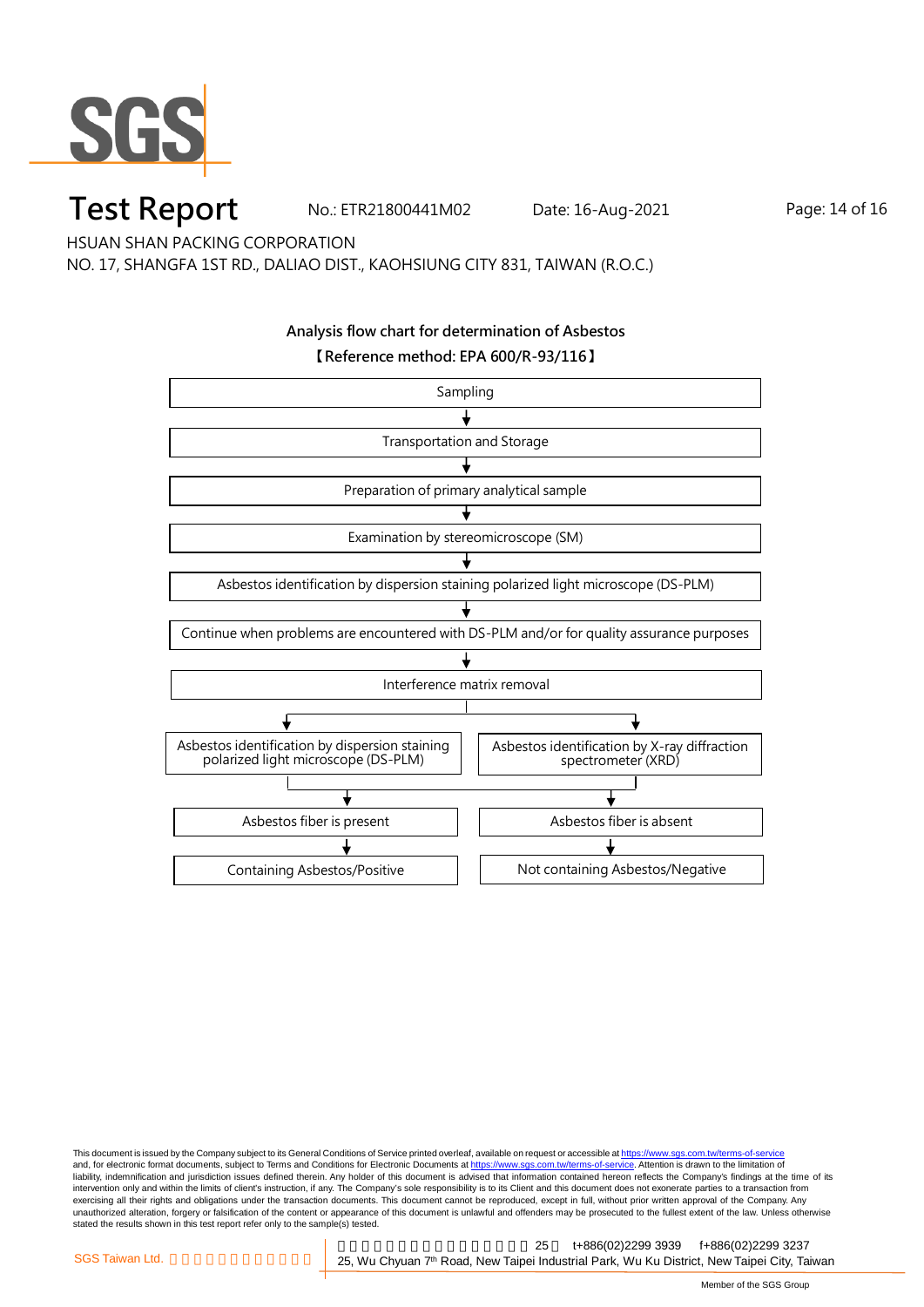

### **Test Report** Mo.: ETR21800441M02 Date: 16-Aug-2021 Page: 15 of 16

HSUAN SHAN PACKING CORPORATION

NO. 17, SHANGFA 1ST RD., DALIAO DIST., KAOHSIUNG CITY 831, TAIWAN (R.O.C.)

#### **Analytical flow chart of Heavy Metal**

These samples were dissolved totally by pre-conditioning method according to below flow chart.

【Reference method:US EPA 3051A、US EPA 3052】



This document is issued by the Company subject to its General Conditions of Service printed overleaf, available on request or accessible at <u>https://www.sgs.com.tw/terms-of-service</u><br>and, for electronic format documents, su liability, indemnification and jurisdiction issues defined therein. Any holder of this document is advised that information contained hereon reflects the Company's findings at the time of its intervention only and within the limits of client's instruction, if any. The Company's sole responsibility is to its Client and this document does not exonerate parties to a transaction from exercising all their rights and obligations under the transaction documents. This document cannot be reproduced, except in full, without prior written approval of the Company. Any<br>unauthorized alteration, forgery or falsif